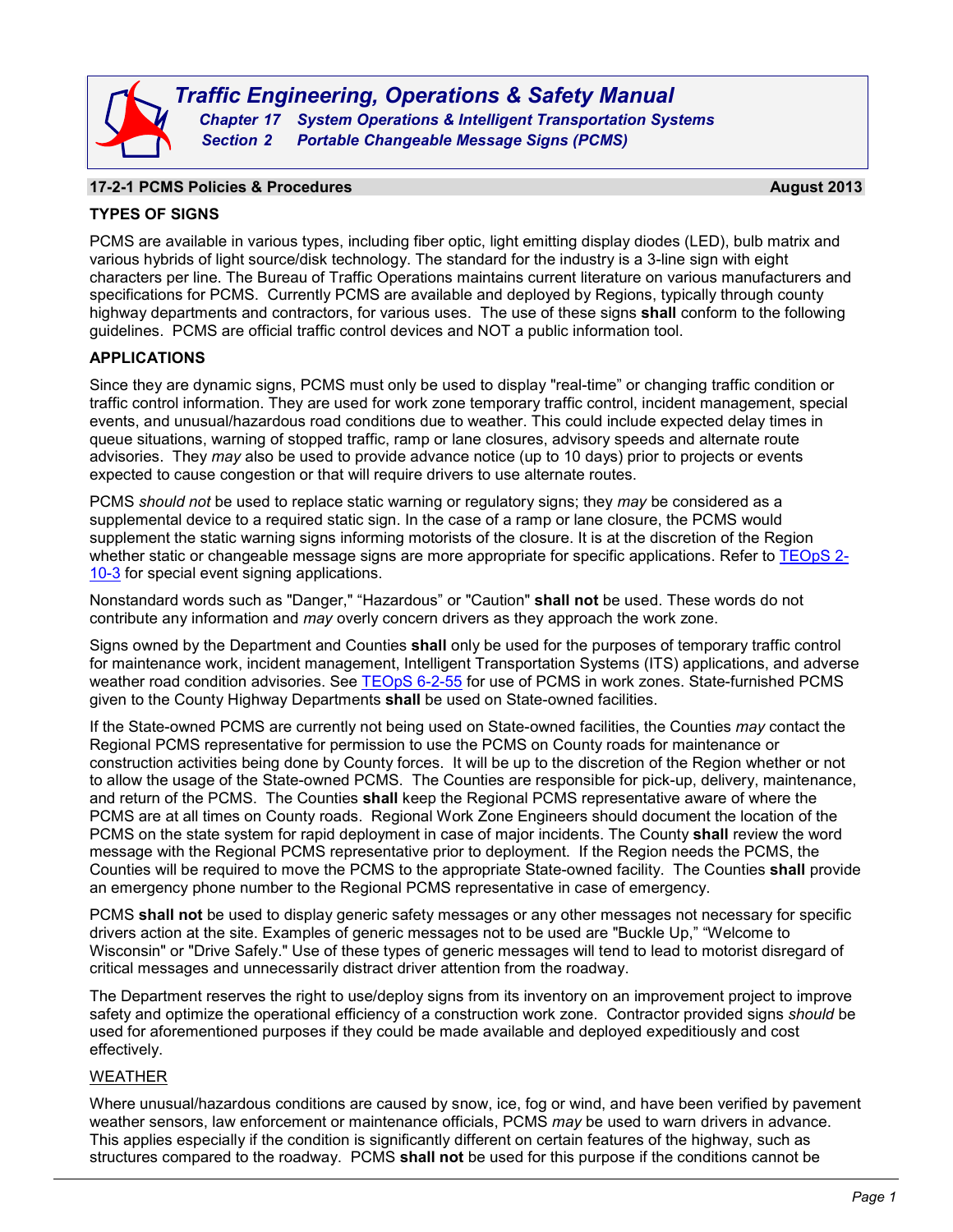verified every 30 minutes to keep the PCMS message current. Sample messages are located at the end of this document. Some Regions have reported sign malfunctions when temperatures drop below zero. In extreme cold conditions, frequent monitoring of sign reliability *may* be needed.

### SPECIAL EVENTS

Local agencies *may* request to have special event messages displayed on the state highway system. They *may* request to have the Region supply the PCMS at the discretion of the Region or *may* request to station their own or contractor provided equipment on our system. Any of these options are acceptable, provided the following provisions are met:

- 1. The event will generate enough traffic to cause congestion and/or guidance problems;
- 2. The message will be made up of advisory traffic management content, not advertising for the event. A library of acceptable messages is provided in Section J of this policy.
	- a. The event **shall** be open to the public.
	- b. No commercial advertising is allowed on the signs. The inclusion of a brand name within the name of an event, such as "Brand X Racing Event" is not acceptable unless it provides better understanding for attendees. For example, use "Horse Show" rather than "Midwest Horse Show" or use "Golf Event" rather than "PGA Tour Event".
	- c. The sign message *may* include the word "Event" or "Parking".
	- d. Event names on signs *should* be as clear and concise as possible.
- 3. Certain attendance criteria *should* be met in order to justify use of PCMS. Due to population differences throughout the state, minimum special event attendance thresholds have been established. Refer to Table 1 for minimum attendance criteria. When the event involves more than one location, each signed location **shall** meet the minimum attendance required per day.

| Location of Special Event | Population of Influence Area | Minimum Attendance |
|---------------------------|------------------------------|--------------------|
|                           |                              | $(\text{per day})$ |
| Maior Metropolitan Area   | Over 500,000                 | 30.000             |
| Urbanized Area I          | $50.000 - 500.000$           | 15.000             |
| Urbanized Area II         | $20.000 - 50.000$            | 10.000             |
| Rural Area                | Under 20,000                 | 5.000              |
|                           |                              |                    |

#### **Table 1**. Special Event Attendance Criteria vs. Location

- 4. If attendance criteria are not met, PCMS *may* be used to address special traffic movements to inform motorists. Use of PCMS in this case, is at the discretion of the Regional Traffic Engineer for such events that *may* draw out of town traffic, have a large proportion of unfamiliar drivers or involve different types of large vehicles that require special directional information (i.e., horse trailers). It is also important that the Regional Traffic Engineer look at the capacity of the roadway system in case major congestion and delays are anticipated and PCMS will provide motorist information.
- 5. The state-owned devices are available and not being used elsewhere for incident management purposes;
- 6. The local agency has given the Region ample notice;
- 7. When the local agency is to supply the machines, the locations, messages, and other details are to be approved by the Region beforehand, and the PCMS **shall** be placed by the county highway department, approved traffic control contractor, or by WisDOT according to Section I., PCMS Usage, of this policy.
- 8. The content of the message **shall** be pre-approved by the Region office.
- 9. It is the Region's discretion to charge for time spent establishing locations and other conditions of use.

See [TEOpS](http://wisconsindot.gov/dtsdManuals/traffic-ops/manuals-and-standards/teops/02-10.pdf) 2-10-3 for the guidelines on Special Event Signing. Any Region *may* elect not to allow this type of activity, for reasons such as lack of personnel to make arrangements, to monitor usage, etc.

# INCIDENT MANAGEMENT

The signs *may* be used to advise travelers of alternate routes around construction or maintenance projects or incidents, or to notify of traffic stoppages, delays, closures or other conditions that *may* require certain driver actions. General rules of the road messages *should not* be used (i.e. "Be prepared to stop"); drivers *should* always be prepared for adverse driving conditions.

# AMBER ALERT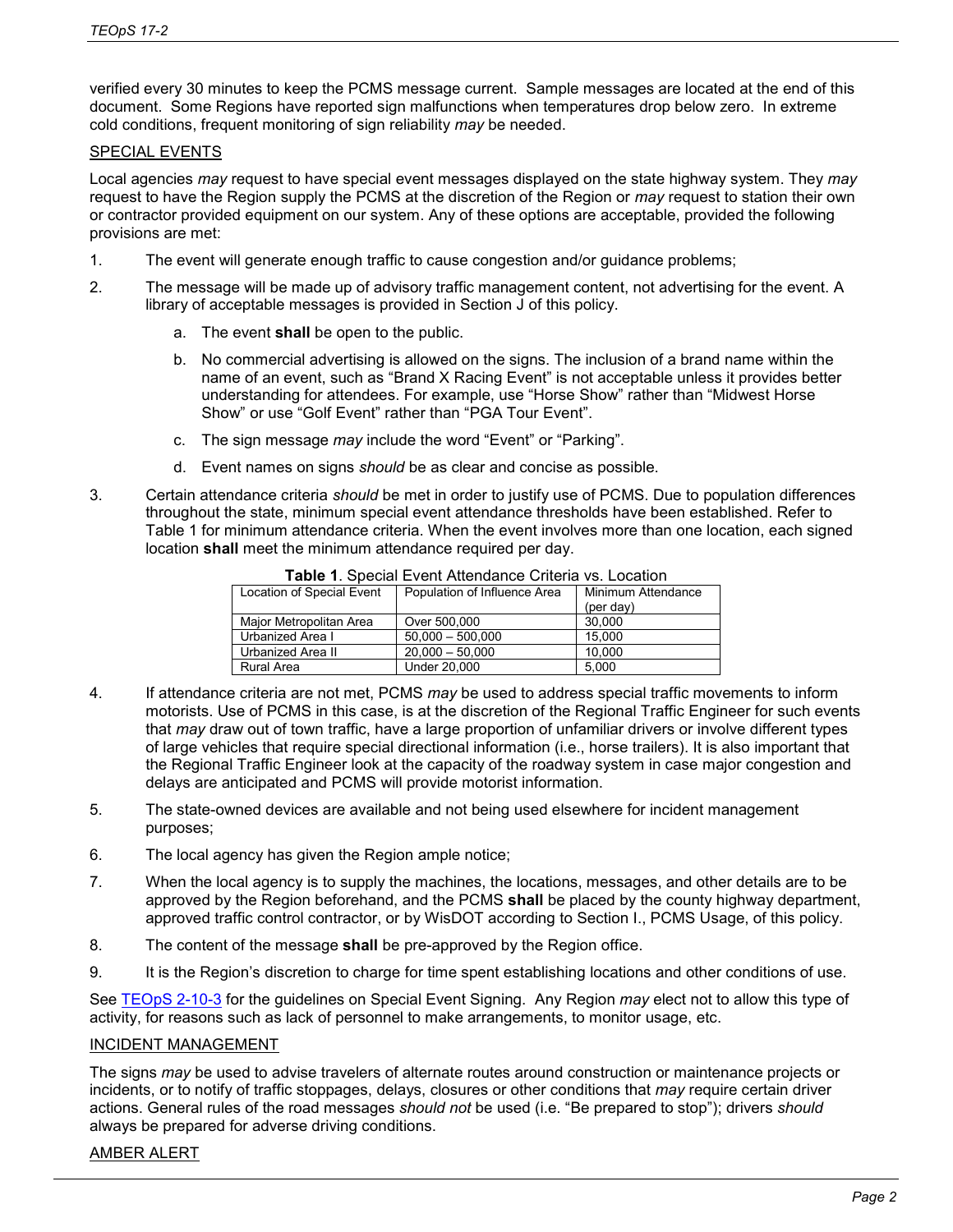WisDOT TMC will display Amber Alert information on the permanently placed PCMS throughout the state. A sample message is listed on page 10 of this policy. The message will be displayed for 5 hours from the time the Amber Alert is activated. Messages will be removed from the system at the direction of the Dane County Public Safety Communications Center if the alert is cancelled sooner.

# EMERGENCY BURN RESTRICTIONS OR FIRE DANGER

Upon declaration of an emergency burn restriction or a gubernatorial executive order, PCMS *may* be placed on the highway right-of-way for the purpose of warning drivers of extreme fire danger. PCMS *may* be placed and *may* display messages to warn drivers of fire/smoke conditions affecting the roadway only at the time the fire/smoke conditions occur. The use of PCMS and the message **shall** be approved by the Director of Traffic Operations and **shall** be remotely accessible to the TMC and State Patrol communications center. See Section J for acceptable messages.

When operational issues occur due to low visibility caused by smoke/fire, a gubernatorial executive order is not needed in order to deploy messages warning drivers of possible traffic impacts. See Section J for acceptable messages.

In order to maintain efficacy, messages *should* be displayed for a limited duration (less than two weeks) and during high travel times.

# **PURCHASE**

With limited exceptions, the temporary use of PCMS and portable ITS devices on Improvement Projects *should* always be included as a bid item in all construction projects when needed. This equipment *should* be contractor provided and the equipment **shall** meet all TMC specifications.

On an exception basis only, any purchase of capital equipment temporarily used on an improvement project, like PCMS, **shall** never be charged as a direct cost to that specific improvement project. "Temporarily used" means equipment whose useful life extends beyond the service period for a particular improvement project. Because this equipment will have a useful life extending beyond the service period of a particular project, it cannot be capitalized as part of the overall infrastructure cost of that initial project.

Instead, the device *should* be accounted for in the manner in which the Department accounts for acquisition of permanent personal property. For any assets to be used exclusively on highway improvement projects and purchased with highway improvement funds, these assets *should* be charged to a construction non-participating ID (e.g. 0657-xx-xx) using an object cost (e.g. 4321) for permanent property acquisition in excess of \$5,000.

Prior to this kind of acquisition, the purchasing Region or Bureau must also have budget authority on the contractual service line of its operating budget. When the procurement exceeds \$10,000, the DTSD Administrator's Office must approve it and the purchasing Region or Bureau *should* work with the DTSD budget office to secure the operating budget approval.

Furthermore, the acquisition of PCMS and portable ITS devices under a non-participating improvement ID *should* be a rare occurrence and it **shall**:

- (a) Be recognized as either a planned element of the TOIP or as a necessary extension of the TOIP;
- (b) Meet all the statewide network needs identified and managed by the TMC; and,
- (c) Be approved jointly by DTSD Bureau Director of Highway Maintenance and Bureau Director of Traffic Operations.

In the instance where PCMS or portable ITS device is already owned by WisDOT and is provided and employed on an improvement project, the cost of operating this equipment *may* be charged to the improvement project. However, the cost to maintain or repair this equipment, which extends its useful life, *should* be charged to a nonparticipating project ID.

Refer to Program Management Manual 6-10-45, ITS and the TOIP Project Setup for more information regarding the funding of ITS incidental items.

Specification and standards are to be developed by the Department to conform with Federal ITS Architecture requirements. All signs provided by contractors for various applications *should* also comply with this requirement, if warranted.

### **MAINTENANCE**

An MOU **shall** be developed for any county highway department operating state-owned PCMS on the state highway system. A sample MOU is included at the end of this guideline.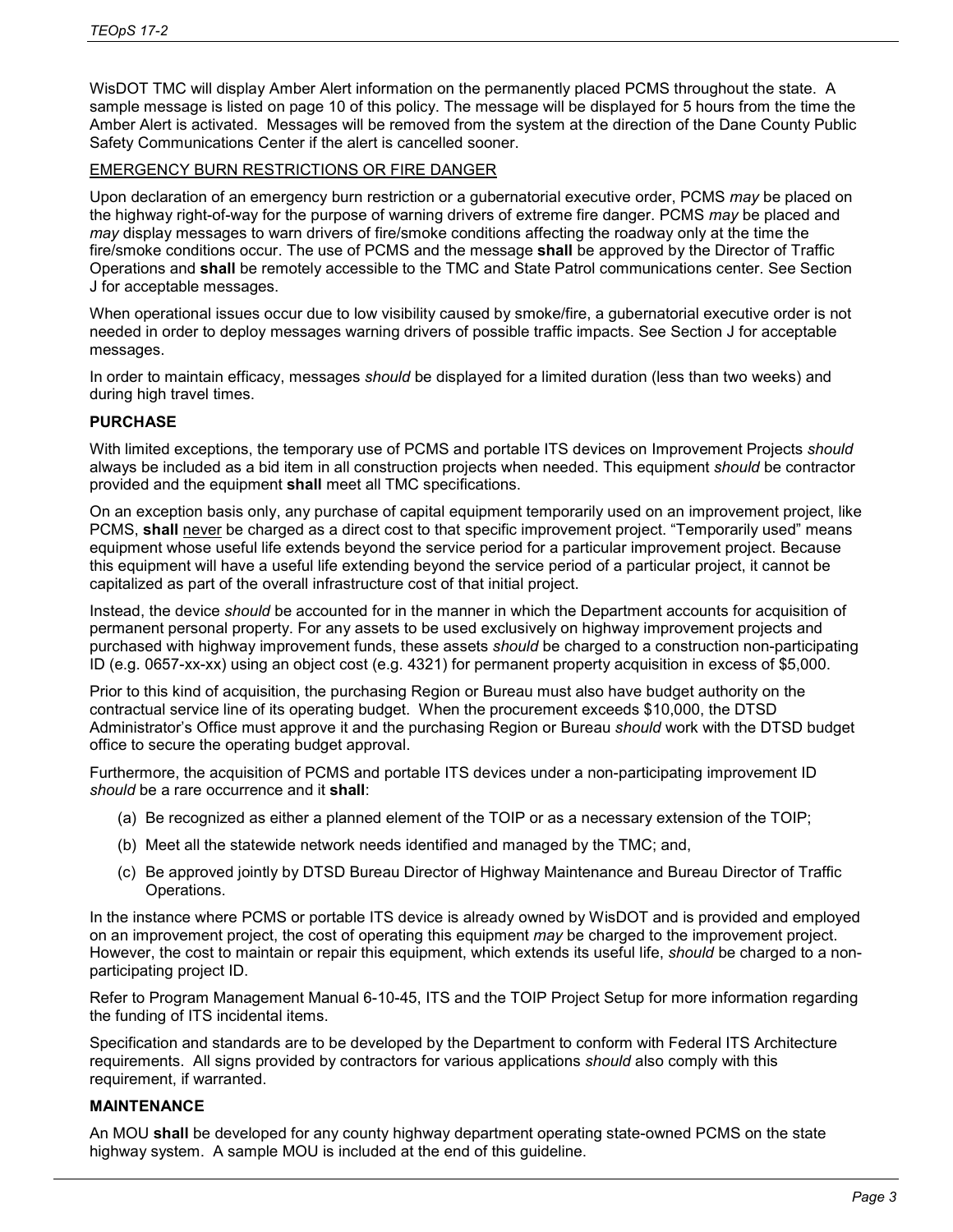# **PLACEMENT**

PCMS must be placed to allow drivers enough time to comprehend the message and decide what action to take.

When the PCMS is used to warn of stopped or slowed traffic, place it far enough in advance of the longest anticipated queue of traffic so drivers have adequate distance to stop. If used to provide information on delays, current ramp closures or to inform of alternate routes, place the PCMS in advance of exits to alternate routes so drivers have adequate time to decide whether or not to exit without making erratic maneuvers.

When used to provide lane closure warning and there is an interchange between the sign and the lane closure, include enough information about location of the lane closure so exiting traffic is not encouraged to make unnecessary lane changes prior to the interchange.

It is possible to use multiple PCMS for adequate warning or if one PCMS cannot safely display enough information. When anticipated queue lengths vary, and queues could extend beyond an interchange, PCMS *may* be needed on each side of the interchange and *should* provide current information.

For advance notice (up to 10 days) of ramp or lane closures, PCMS *may* be placed at the actual closure location to give notice to repeat drivers.

# **LATERAL PLACEMENT**

Signs *should* be placed as far away from the live traffic lanes as possible without hampering visibility. In advance of Interstate construction projects, the signs *should* be placed on the backslope beyond the ditch. The location selected *should* be at or slightly above the elevation of the roadway. This improves the visibility, minimizes the chance of a vehicle hit, and also improves safety for the sign maintenance worker. For intermittent work such as freeway lane closure, or where site conditions do not allow otherwise, the signs *may* be placed on the shoulder. The site *should* be visited to assure visibility, safety and maintenance considerations. A taper of reflectorized drums, cones or barricades *should* be placed ahead of PCMS placed on the shoulder if it is not shielded by a barrier.

### **CONTROL**

Signs are capable of having manual on-site control or remote control. The manual on-site control allows a project engineer or maintenance supervisor to program the sign using the on-board computer keyboard. However, this does not supercede the requirements for compliance with message guidelines. There are two methods of remote control; (1) Utilizing a cellular telephone, and (2) utilizing a central base computer. The cellular telephone would be most applicable if the project engineer wanted control of the sign without having to travel to the sign location.

However, the cellular option is very restrictive since the programmer can only use the cellular number pad to program various functions. This limits the different features that can normally be used on the computer keyboard.

The central base computer remote control has been widely used in the state. The base computer is generally located at the local Traffic Management Center. Either hardwire telephone lines or cellular telephone services are used to communicate with the signs in the field using statewide ITS software. The base computer consists of personal computer and modem. A dedicated telephone number must be arranged for each sign. Hardwired telephone lines are preferred, if lines are available close to the sign locations. While cellular telephone provides savings in hardwire installation, the system is not entirely reliable. Near larger cities, peak hour business calls often over saturate the system, not allowing acceptance of further calls. Also, cellular service *may* not be available, particularly in rural areas. Users *should* consult with Bureau of Highway Operations Traffic regarding the availability of cellular phone services in specific locations.

# **TRAINING**

Training for State Patrol operators, project engineers and maintenance staff is available. Provisions *may* be included in the purchase spec, which would require the supplier to provide a certain number of hours training during the warranty period. Beyond warranty period, the training would be available for a fixed fee.

# **PCMS USAGE**

For PCMS placed on the State Highway System, the PCMS **shall** either be:

- 1. Owned and placed by WisDOT
- 2. Owned and placed by contractors under contract with WisDOT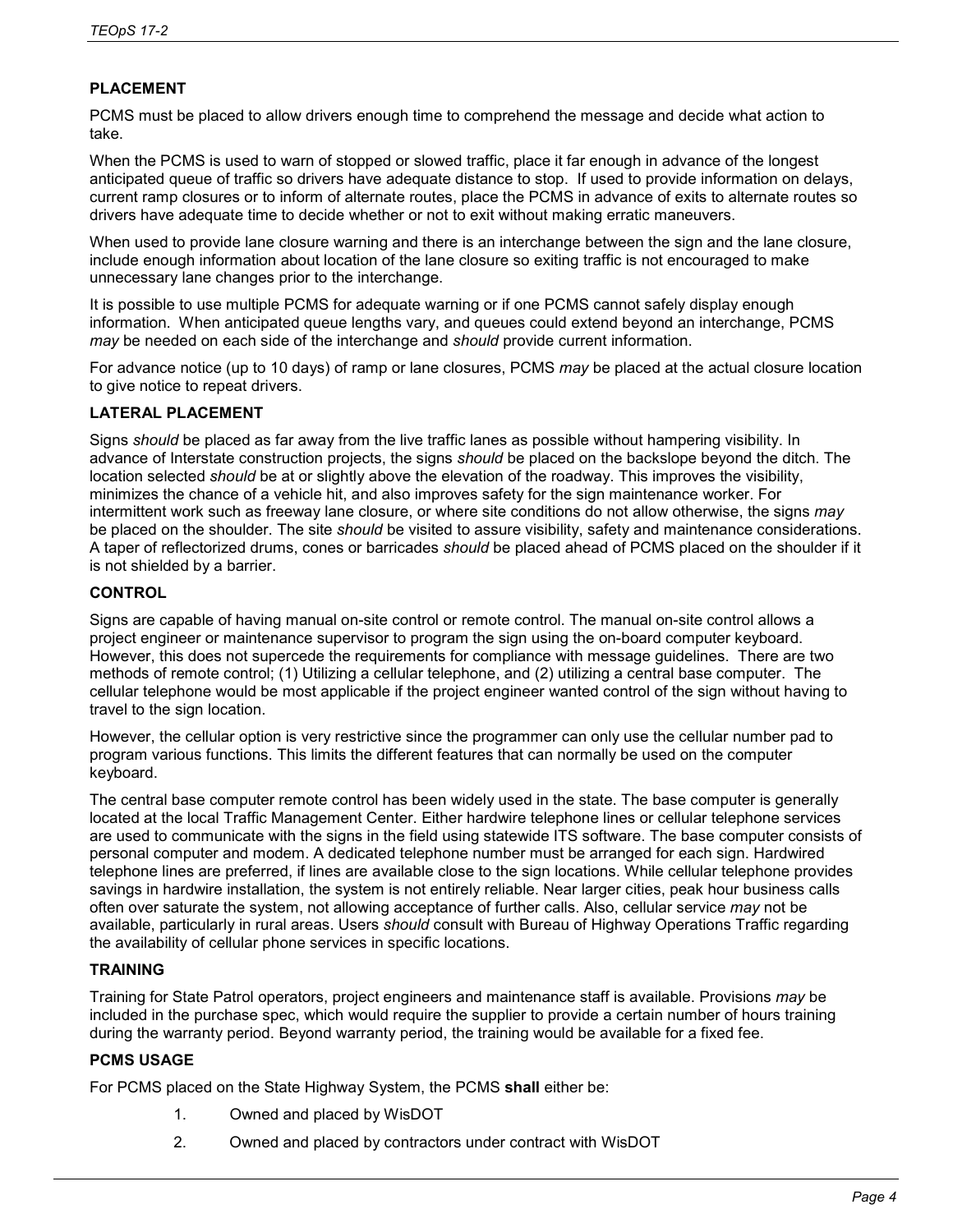3. Owned, rented, or borrowed and placed by county highway departments under contract or permit with WisDOT

County Sheriff's Departments and other local agencies **shall** work with the County Highway Departments to place the signs and display proper messages consistent with WisDOT policy. This includes any PCMS purchased by a County Sheriff's Department and other local agencies through funds received from Bureau of Transportation Safety (BOTS).

# **ACCEPTABLE MESSAGES FOR SPECIAL EVENTS, WEATHER, INCIDENTS AND AMBER ALERTS**

The signs are generally capable of sequencing up to six frames. However, for driver comprehension, messages **shall** be limited to one or two frames (see MUTCD Section [6F.55\)](http://wisconsindot.gov/dtsdManuals/traffic-ops/manuals-and-standards/mutcd-ch06.pdf). Blank or other filler frames between the two frames of text **shall** not be used. It is desirable for the driver to be able to read the entire message sequence twice as they pass by the sign. For an Interstate highway application, the total viewing time is about seven seconds. Each frame is usually displayed for 2.0 seconds or less. Using more than two frames makes it difficult for drivers to read the entire message sequence twice. Do not flash any part of a message.

It is recommended that the first frame describe the traffic condition or problem ahead, which the motorist *may* encounter. The second frame would be used to advise the driver of an appropriate action. Examples are:

| 1st Frame      | 2nd Frame     |  |  |
|----------------|---------------|--|--|
| CRASH          | LEFT          |  |  |
| AHEAD          | LANE          |  |  |
| 1 MILE         | <b>CLOSED</b> |  |  |
|                |               |  |  |
| <b>TRAFFIC</b> | NEXT          |  |  |
| <b>STOPPED</b> | 3             |  |  |
| AHEAD          | MILES         |  |  |
|                |               |  |  |
| ROAD           | USE           |  |  |
| CLOSED         | EXIT#         |  |  |
| 2 MILES        | 394           |  |  |
|                |               |  |  |

See the message list that follows for more examples.

When the State Patrol will be operating the signs for a specific project, a set of message guidelines *should* be prepared for use by the operators. This will provide consistency in the messages being displayed while various shifts of operators or troopers are working the project.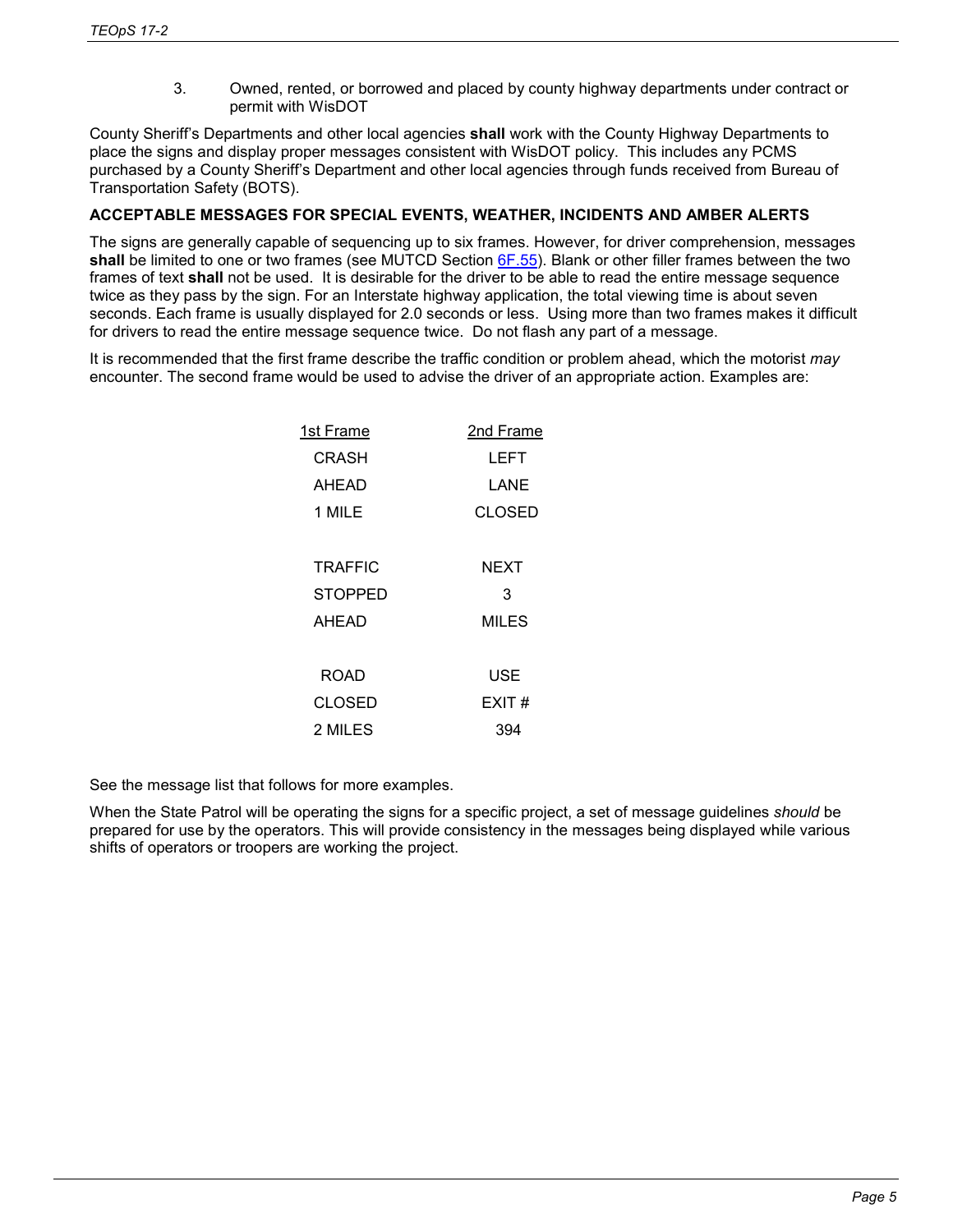# **PROBLEM/DISTANCE**

| <b>ALL</b><br><b>LANES</b><br><b>BLOCKED</b>  | <b>DELAYS</b>                          | <b>FLASH</b><br><b>FLOODING</b><br>AHEAD | <b>ICY</b><br><b>BRIDGES</b><br>AHEAD           | NO.<br><b>OVERSIZE</b><br><b>LOADS</b>           |                                                   |
|-----------------------------------------------|----------------------------------------|------------------------------------------|-------------------------------------------------|--------------------------------------------------|---------------------------------------------------|
| <b>BRIDGE</b><br><b>CLOSED</b>                | <b>DENSE</b><br><b>FOG</b>             | <b>FRESH</b><br>OIL                      | <b>LEFT</b><br>2 LANES<br><b>CLOSED</b>         | <b>RIGHT</b><br>2 LANES<br><b>CLOSED</b>         | <b>SINGLE</b><br>LANE                             |
| <b>BRIDGE</b><br><b>SLIPPERY</b>              | <b>DISABLED</b><br><b>VEHICLE</b>      | <b>GRASS</b><br><b>FIRE</b>              | <b>LEFT</b><br><b>SHOULDER</b><br><b>CLOSED</b> | <b>RIGHT</b><br>LANE<br><b>NARROWS</b>           | <b>SLIPPERY</b><br><b>ROAD</b>                    |
| <b>CENTER</b><br><b>LANE</b><br><b>CLOSED</b> | <b>DUST</b><br><b>STORM</b>            | <b>HIGH</b><br><b>WINDS</b>              | MAJOR<br><b>DELAYS</b>                          | <b>RIGHT</b><br><b>SHOULDER</b><br><b>CLOSED</b> | <b>STALLED</b><br><b>VEHICLES</b><br><b>AHEAD</b> |
| <b>COLBY</b><br><b>ROAD</b><br><b>CLOSED</b>  | <b>EMER</b><br><b>VEHICLES</b><br>ONLY | <b>ICE</b>                               | <b>NEXT</b><br><b>EXIT</b><br><b>CLOSED</b>     | <b>ROAD</b><br><b>CLOSED</b>                     | <b>TOW</b><br><b>TRUCK</b><br>AHEAD               |
| CRASH-<br><b>ROAD</b><br><b>CLOSED</b>        | <b>EVENT</b><br><b>PARKING</b>         | <b>ICE</b><br>ON.<br><b>BRIDGES</b>      | ONE-WAY<br><b>TRAFFIC</b><br>AHEAD              | <b>ROAD</b><br><b>CLOSED</b><br>6 MILES          | <b>VEHICLE</b><br><b>FIRE</b>                     |
| <b>CRASH</b><br>4 MILES<br>AHEAD              | EXIT <sub>45</sub><br><b>CLOSED</b>    | <b>INCIDENT</b><br>AHEAD                 | <b>RAMP</b><br><b>CLOSED</b>                    | <b>ROAD</b><br><b>FLOODED</b><br>AHEAD           | <b>WATER</b><br><b>ON</b><br><b>ROAD</b>          |
| <b>CRASH</b><br><b>NEAR</b><br>$I-94$         | <b>FOG</b><br>3 MILES                  | LANE<br><b>SHIFT</b>                     | <b>RAMP</b><br><b>SLIPPERY</b>                  | <b>ROAD</b><br><b>SLIPPERY</b>                   |                                                   |
| <b>DEBRIS</b><br>AHEAD                        | <b>FREEWAY</b><br><b>CLOSED</b>        | <b>LEFT</b><br>LANE<br><b>CLOSED</b>     | <b>RIGHT</b><br>LANE<br><b>CLOSED</b>           | <b>SHOULDER</b><br><b>BLOCKED</b>                |                                                   |

# **ACTION**

| <b>ALL</b><br><b>TRAFFIC</b><br><b>EXIT RT</b>   | DO NOT<br><b>PASS</b>                   | ONE-WAY<br><b>TRAFFIC</b>          | <b>STOP</b><br>AHEAD                      | <b>USE</b><br><b>DETOUR</b><br><b>ROUTE</b>  |
|--------------------------------------------------|-----------------------------------------|------------------------------------|-------------------------------------------|----------------------------------------------|
| <b>ALT</b><br><b>ROUTE</b><br>EXIT <sub>25</sub> | <b>FOLLOW</b><br>ALT ROUTE              | <b>PASS</b><br>TO<br><b>LEFT</b>   | <b>STOP</b><br>5 MILES                    | <b>USE</b><br><b>LEFT</b><br>LANE            |
| <b>AVOID</b><br><b>DELAYS</b><br>USE US53        | <b>FOLLOW</b><br><b>DETOUR</b>          | <b>PASS</b><br>TO<br><b>RIGHT</b>  | <b>TUNE</b><br><b>RADIO</b><br>1510 AM    | <b>USE</b><br><b>NEXT</b><br><b>EXIT</b>     |
| <b>BEST</b><br><b>ROUTE</b><br><b>TO I-94</b>    | <b>FOLLOW</b><br><b>SIGNS</b>           | <b>STAY</b><br>IN<br>LANE          | <b>USE</b><br><b>CENTER</b><br>LANE       | <b>USE</b><br><b>RIGHT</b><br>LANE           |
| <b>DETOUR</b><br>2 MILES                         | <b>MERGE</b><br><b>RIGHT</b><br>2 MILES | <b>STAY</b><br>ON.<br><b>US 45</b> | <b>USE</b><br><b>COLBY</b><br><b>ROAD</b> | <b>WATCH</b><br><b>FOR</b><br><b>FLAGGER</b> |

| <b>EVENT</b>         | <b>PANEL 1</b>  | <b>PANEL 2</b>  |
|----------------------|-----------------|-----------------|
| Access               | <b>CRASH</b>    | USE ACCS        |
|                      | AHEAD           | <b>RD NEXT</b>  |
|                      |                 | <b>RIGHT</b>    |
| <b>Blocked</b>       | <b>RIGHT</b>    | <b>AHEAD</b>    |
|                      | 2 LANES         | X.              |
|                      | <b>CLOSED</b>   | <b>MILES</b>    |
| Center               | N I-39          |                 |
|                      | <b>TRAF USE</b> |                 |
|                      | <b>CNTRLN</b>   |                 |
|                      | (USE 2 PHASES)  |                 |
| Commercial           | <b>OVERSIZE</b> | <b>USE</b>      |
|                      | <b>TRUCKS</b>   | <b>EXIT 120</b> |
| Congestion           | <b>MAJOR</b>    | <b>NEXT</b>     |
|                      | <b>DELAY</b>    | 3               |
|                      |                 | <b>MILES</b>    |
| Emergency            | <b>EMER</b>     |                 |
|                      | <b>VEHICLES</b> |                 |
|                      | AHEAD           |                 |
| <b>Event Parking</b> | <b>EVENT</b>    | <b>USE</b>      |
|                      | <b>PARKING</b>  | <b>NEXT</b>     |
|                      | AHEAD           | <b>RIGHT</b>    |
| Fire/Smoke Hazard    | <b>EXTREME</b>  | NO.             |
|                      | <b>FIRE</b>     | <b>OPEN</b>     |
|                      | <b>HAZARD</b>   | <b>BURNING</b>  |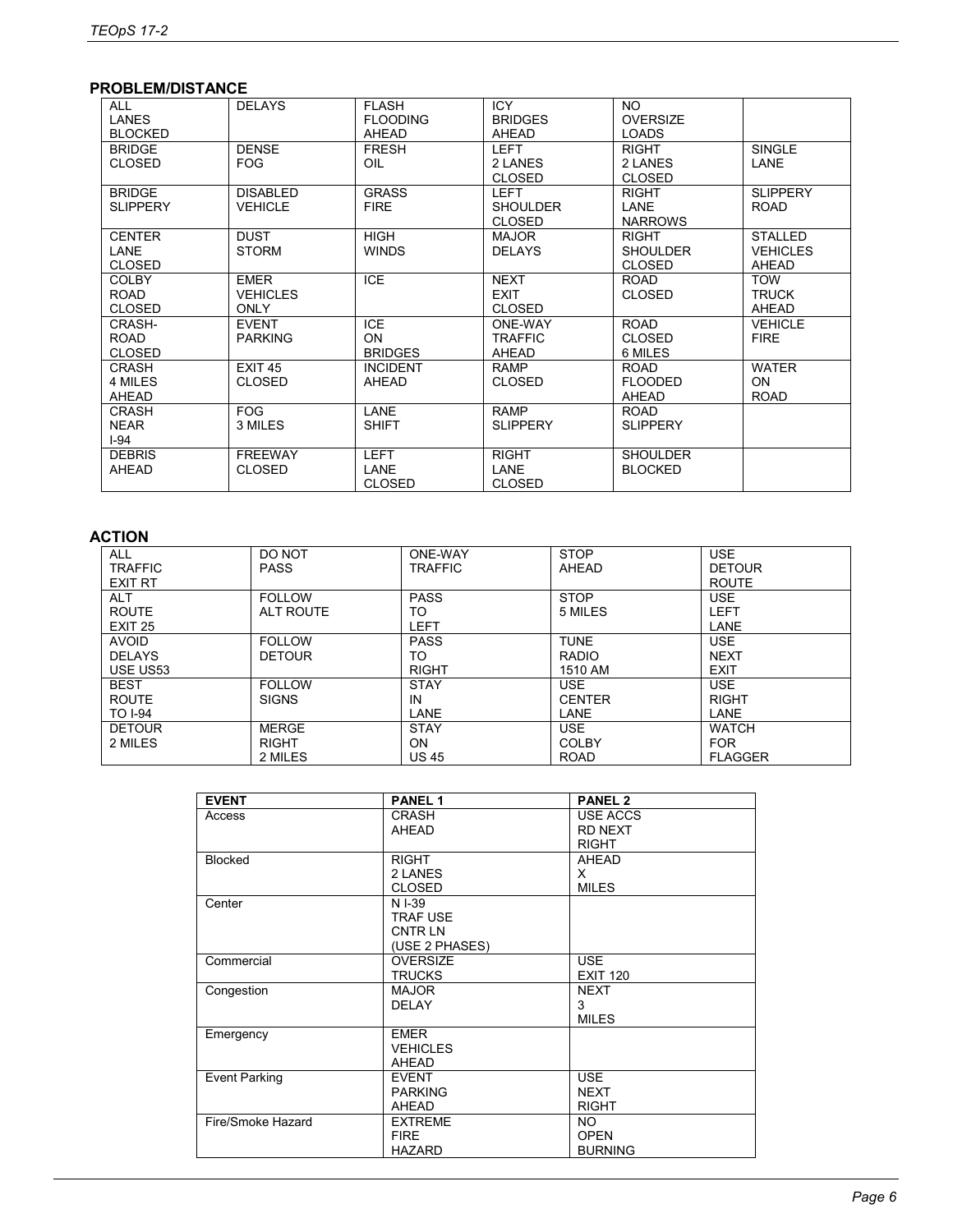|                            | <b>EXTREME</b><br><b>FIRE</b><br><b>HAZARD</b>       | <b>BURN</b><br><b>BAN IN</b><br><b>EFFECT</b> |
|----------------------------|------------------------------------------------------|-----------------------------------------------|
|                            | <b>SMOKE</b><br><b>OVER</b><br><b>ROAD</b>           | <b>REDUCE</b><br><b>SPEED</b>                 |
|                            | <b>FOREST (GRASS)</b><br><b>FIRE</b><br><b>AHEAD</b> | <b>TRAFFIC</b><br><b>STOPPED</b>              |
| <b>Freeway Closed</b>      | $I-90$<br><b>CLOSED</b>                              | <b>DETOUR</b><br><b>EXIT 10</b>               |
| Hazmat                     | <b>HAZMAT</b><br><b>SPILL</b><br><b>EXIT 130</b>     | <b>USE</b><br><b>EXIT 125</b>                 |
| <b>Traffic Information</b> | <b>TUNE</b><br>TO<br>1240 AM                         | <b>FOR</b><br><b>TRAFFIC</b><br><b>INFO</b>   |
| Oversize Vehicles          | <b>OVERSZ</b><br><b>TRUCKS</b>                       | <b>MUST EXIT</b>                              |
| Prepare                    | <b>CRASH</b><br>3 MILES<br><b>AHEAD</b>              |                                               |
| Slippery                   | <b>MUDSLIDE</b><br><b>SLIP RD</b><br><b>POSSIBLE</b> |                                               |
| Speed                      | <b>REDUCED</b><br>SPD ZONE<br><b>AHEAD</b>           |                                               |
| <b>Amber Alert</b>         | <b>CHILD</b><br><b>ABDUCT</b><br><b>ALERT</b>        | CALL<br>511                                   |